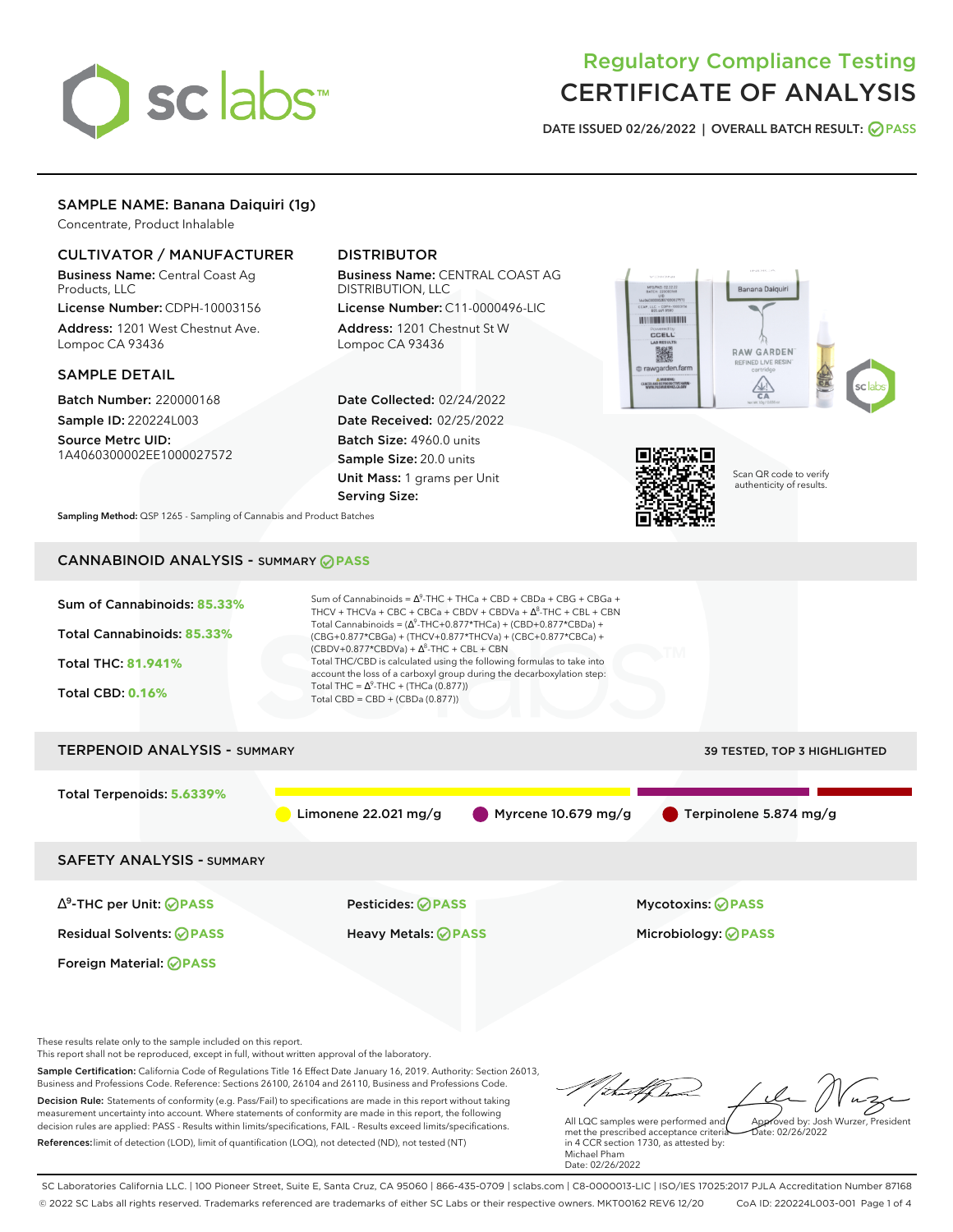



**BANANA DAIQUIRI (1G) | DATE ISSUED 02/26/2022 | OVERALL BATCH RESULT: PASS**

### **CANNABINOID TEST RESULTS** - 02/25/2022 **PASS**

Tested by high-performance liquid chromatography with diode-array detection (HPLC-DAD). **Method:** QSP 1157 - Analysis of Cannabinoids by HPLC-DAD

#### TOTAL CANNABINOIDS: **85.33%**

Total Cannabinoids (Total THC) + (Total CBD) + (Total CBG) + (Total THCV) + (Total CBC) +  $(Total CBDV) +  $\Delta^8$ -THC + CBL + CBN$ 

TOTAL THC: **81.941%** Total THC (Ƽ-THC+0.877\*THCa)

TOTAL CBD: **0.16%**

Total CBD (CBD+0.877\*CBDa)

TOTAL CBG: 2.449% Total CBG (CBG+0.877\*CBGa)

TOTAL THCV: 0.52% Total THCV (THCV+0.877\*THCVa)

TOTAL CBC: ND Total CBC (CBC+0.877\*CBCa)

TOTAL CBDV: ND Total CBDV (CBDV+0.877\*CBDVa)

| <b>COMPOUND</b>            | LOD/LOQ<br>(mg/g) | <b>MEASUREMENT</b><br><b>UNCERTAINTY</b><br>(mg/g) | <b>RESULT</b><br>(mg/g) | <b>RESULT</b><br>(%) |
|----------------------------|-------------------|----------------------------------------------------|-------------------------|----------------------|
| $\wedge^9$ -THC            | 0.06 / 0.26       | ±21.960                                            | 819.41                  | 81.941               |
| <b>CBG</b>                 | 0.06/0.19         | ±0.752                                             | 24.49                   | 2.449                |
| <b>THCV</b>                | 0.1 / 0.2         | ±0.20                                              | 5.2                     | 0.52                 |
| <b>CBN</b>                 | 0.1/0.3           | ±0.13                                              | 2.6                     | 0.26                 |
| <b>CBD</b>                 | 0.07/0.29         | ±0.058                                             | 1.60                    | 0.160                |
| $\Delta^8$ -THC            | 0.1/0.4           | N/A                                                | <b>ND</b>               | <b>ND</b>            |
| <b>THCa</b>                | 0.05/0.14         | N/A                                                | <b>ND</b>               | <b>ND</b>            |
| <b>THCVa</b>               | 0.07/0.20         | N/A                                                | <b>ND</b>               | <b>ND</b>            |
| <b>CBDa</b>                | 0.02/0.19         | N/A                                                | <b>ND</b>               | <b>ND</b>            |
| <b>CBDV</b>                | 0.04 / 0.15       | N/A                                                | <b>ND</b>               | <b>ND</b>            |
| <b>CBDVa</b>               | 0.03/0.53         | N/A                                                | <b>ND</b>               | <b>ND</b>            |
| <b>CBGa</b>                | 0.1 / 0.2         | N/A                                                | <b>ND</b>               | <b>ND</b>            |
| <b>CBL</b>                 | 0.06 / 0.24       | N/A                                                | <b>ND</b>               | <b>ND</b>            |
| <b>CBC</b>                 | 0.2 / 0.5         | N/A                                                | <b>ND</b>               | <b>ND</b>            |
| <b>CBCa</b>                | 0.07/0.28         | N/A                                                | <b>ND</b>               | <b>ND</b>            |
| <b>SUM OF CANNABINOIDS</b> |                   |                                                    | 853.3 mg/g              | 85.33%               |

#### **UNIT MASS: 1 grams per Unit**

| $\Delta^9$ -THC per Unit               | 1100 per-package limit | 819.41 mg/unit  | <b>PASS</b> |
|----------------------------------------|------------------------|-----------------|-------------|
| <b>Total THC per Unit</b>              |                        | 819.41 mg/unit  |             |
| <b>CBD</b> per Unit                    |                        | $1.60$ mg/unit  |             |
| <b>Total CBD per Unit</b>              |                        | $1.60$ mg/unit  |             |
| <b>Sum of Cannabinoids</b><br>per Unit |                        | 853.3 mg/unit   |             |
| <b>Total Cannabinoids</b><br>per Unit  |                        | $853.3$ mg/unit |             |

| <b>COMPOUND</b>          | LOD/LOQ<br>(mg/g) | <b>MEASUREMENT</b><br><b>UNCERTAINTY</b><br>(mg/g) | <b>RESULT</b><br>(mg/g)                         | <b>RESULT</b><br>$(\%)$ |
|--------------------------|-------------------|----------------------------------------------------|-------------------------------------------------|-------------------------|
| Limonene                 | 0.005 / 0.016     | ±0.2444                                            | 22.021                                          | 2.2021                  |
| <b>Myrcene</b>           | 0.008 / 0.025     | ±0.1068                                            | 10.679                                          | 1.0679                  |
| Terpinolene              | 0.008 / 0.026     | ±0.0934                                            | 5.874                                           | 0.5874                  |
| $\beta$ -Ocimene         | 0.006 / 0.020     | ±0.0836                                            | 3.344                                           | 0.3344                  |
| $\beta$ -Pinene          | 0.004 / 0.014     | ±0.0283                                            | 3.180                                           | 0.3180                  |
| β-Caryophyllene          | 0.004 / 0.012     | ±0.0872                                            | 3.149                                           | 0.3149                  |
| $\alpha$ -Pinene         | 0.005 / 0.017     | ±0.0191                                            | 2.856                                           | 0.2856                  |
| <b>Terpineol</b>         | 0.009 / 0.031     | ±0.0498                                            | 1.041                                           | 0.1041                  |
| Fenchol                  | 0.010 / 0.034     | ±0.0275                                            | 0.913                                           | 0.0913                  |
| Linalool                 | 0.009 / 0.032     | ±0.0233                                            | 0.786                                           | 0.0786                  |
| $\alpha$ -Humulene       | 0.009 / 0.029     | ±0.0170                                            | 0.681                                           | 0.0681                  |
| Camphene                 | 0.005 / 0.015     | ±0.0034                                            | 0.378                                           | 0.0378                  |
| $\alpha$ -Phellandrene   | 0.006 / 0.020     | ±0.0023                                            | 0.214                                           | 0.0214                  |
| $trans-\beta$ -Farnesene | 0.008 / 0.025     | ±0.0056                                            | 0.202                                           | 0.0202                  |
| $\alpha$ -Bisabolol      | 0.008 / 0.026     | ±0.0073                                            | 0.176                                           | 0.0176                  |
| $\alpha$ -Terpinene      | 0.005 / 0.017     | ±0.0019                                            | 0.163                                           | 0.0163                  |
| $\Delta^3$ -Carene       | 0.005 / 0.018     | ±0.0016                                            | 0.147                                           | 0.0147                  |
| Fenchone                 | 0.009 / 0.028     | ±0.0032                                            | 0.143                                           | 0.0143                  |
| $\gamma$ -Terpinene      | 0.006 / 0.018     | ±0.0018                                            | 0.135                                           | 0.0135                  |
| <b>Borneol</b>           | 0.005 / 0.016     | ±0.0040                                            | 0.122                                           | 0.0122                  |
| Valencene                | 0.009 / 0.030     | ±0.0034                                            | 0.064                                           | 0.0064                  |
| Guaiol                   | 0.009 / 0.030     | ±0.0016                                            | 0.043                                           | 0.0043                  |
| Nerolidol                | 0.006 / 0.019     | ±0.0014                                            | 0.028                                           | 0.0028                  |
| p-Cymene                 | 0.005 / 0.016     | N/A                                                | <loq< th=""><th><loq< th=""></loq<></th></loq<> | <loq< th=""></loq<>     |
| Eucalyptol               | 0.006 / 0.018     | N/A                                                | <loq< th=""><th><loq< th=""></loq<></th></loq<> | <loq< th=""></loq<>     |
| Sabinene Hydrate         | 0.006 / 0.022     | N/A                                                | <loq< th=""><th><loq< th=""></loq<></th></loq<> | <loq< th=""></loq<>     |
| Geraniol                 | 0.002 / 0.007     | N/A                                                | <loq< th=""><th><loq< th=""></loq<></th></loq<> | <loq< th=""></loq<>     |
| Caryophyllene<br>Oxide   | 0.010 / 0.033     | N/A                                                | <loq< th=""><th><loq< th=""></loq<></th></loq<> | <loq< th=""></loq<>     |
| Sabinene                 | 0.004 / 0.014     | N/A                                                | <b>ND</b>                                       | ND                      |
| <b>Isopulegol</b>        | 0.005 / 0.016     | N/A                                                | <b>ND</b>                                       | <b>ND</b>               |
| Camphor                  | 0.006 / 0.019     | N/A                                                | ND                                              | ND                      |
| Isoborneol               | 0.004 / 0.012     | N/A                                                | ND                                              | ND                      |
| Menthol                  | 0.008 / 0.025     | N/A                                                | ND                                              | ND                      |
| Nerol                    | 0.003 / 0.011     | N/A                                                | ND                                              | ND                      |
| Citronellol              | 0.003 / 0.010     | N/A                                                | ND                                              | ND                      |
| Pulegone                 | 0.003 / 0.011     | N/A                                                | ND                                              | ND                      |
| <b>Geranyl Acetate</b>   | 0.004 / 0.014     | N/A                                                | ND                                              | ND                      |
| $\alpha$ -Cedrene        | 0.005 / 0.016     | N/A                                                | ND                                              | ND                      |
| Cedrol                   | 0.008 / 0.027     | N/A                                                | ND                                              | ND                      |
| <b>TOTAL TERPENOIDS</b>  |                   |                                                    | 56.339 mg/g                                     | 5.6339%                 |

SC Laboratories California LLC. | 100 Pioneer Street, Suite E, Santa Cruz, CA 95060 | 866-435-0709 | sclabs.com | C8-0000013-LIC | ISO/IES 17025:2017 PJLA Accreditation Number 87168 © 2022 SC Labs all rights reserved. Trademarks referenced are trademarks of either SC Labs or their respective owners. MKT00162 REV6 12/20 CoA ID: 220224L003-001 Page 2 of 4

# **TERPENOID TEST RESULTS** - 02/26/2022

Terpene analysis utilizing gas chromatography-flame ionization detection (GC-FID). **Method:** QSP 1192 - Analysis of Terpenoids by GC-FID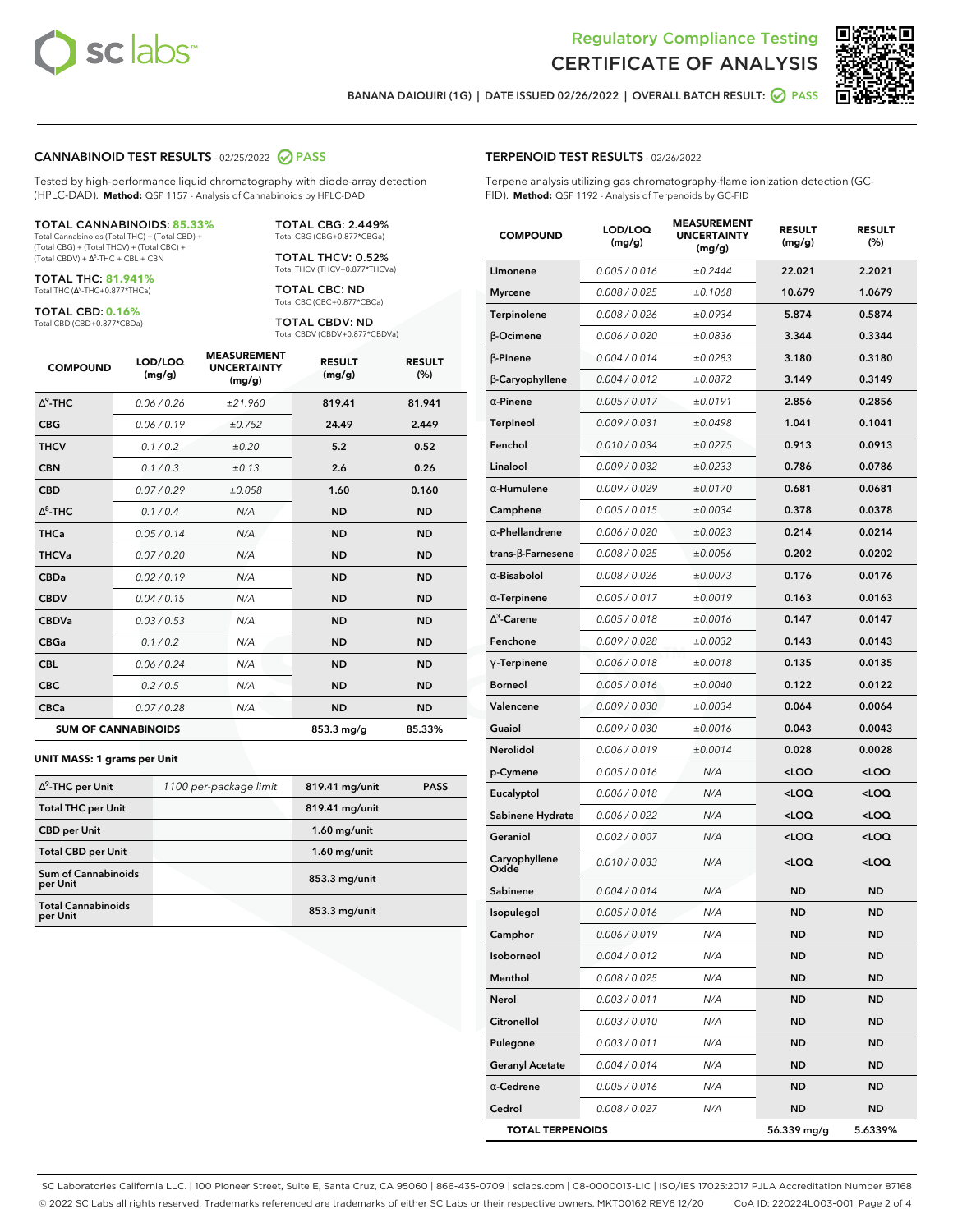



**BANANA DAIQUIRI (1G) | DATE ISSUED 02/26/2022 | OVERALL BATCH RESULT: PASS**

# **CATEGORY 1 PESTICIDE TEST RESULTS** - 02/26/2022 **PASS**

Pesticide and plant growth regulator analysis utilizing high-performance liquid chromatography-mass spectrometry (HPLC-MS) or gas chromatography-mass spectrometry (GC-MS). \*GC-MS utilized where indicated. **Method:** QSP 1212 - Analysis of Pesticides and Mycotoxins by LC-MS or QSP 1213 - Analysis of Pesticides by GC-MS

| 0.03 / 0.08<br>Aldicarb<br>$\ge$ LOD<br><b>ND</b><br><b>PASS</b><br>N/A<br>Carbofuran<br>0.02 / 0.05<br>$\geq$ LOD<br>N/A<br><b>ND</b><br><b>PASS</b><br>Chlordane*<br>0.03 / 0.08<br>N/A<br><b>ND</b><br><b>PASS</b><br>$\geq$ LOD<br>Chlorfenapyr*<br>0.03/0.10<br>N/A<br><b>ND</b><br><b>PASS</b><br>≥ LOD<br>N/A<br><b>ND</b><br>Chlorpyrifos<br>0.02 / 0.06<br>≥ LOD<br><b>PASS</b><br>0.02 / 0.07<br>N/A<br>Coumaphos<br>$\ge$ LOD<br><b>ND</b><br><b>PASS</b><br><b>Daminozide</b><br>N/A<br><b>ND</b><br><b>PASS</b><br>0.02 / 0.07<br>$\geq$ LOD<br><b>Dichlorvos</b><br>0.03/0.09<br>N/A<br><b>ND</b><br>$\geq$ LOD<br><b>PASS</b><br>(DDVP)<br>Dimethoate<br>0.03/0.08<br>N/A<br><b>ND</b><br>$>$ LOD<br><b>PASS</b><br>Ethoprophos<br>0.03/0.10<br>$\ge$ LOD<br>N/A<br><b>ND</b><br><b>PASS</b><br>Etofenprox<br>0.02 / 0.06<br>$>$ LOD<br>N/A<br><b>ND</b><br><b>PASS</b><br>0.03 / 0.08<br>N/A<br><b>ND</b><br><b>PASS</b><br>Fenoxycarb<br>$\ge$ LOD<br><b>ND</b><br><b>PASS</b><br>Fipronil<br>0.03 / 0.08<br>$\ge$ LOD<br>N/A<br>Imazalil<br>0.02 / 0.06<br><b>ND</b><br><b>PASS</b><br>$>$ LOD<br>N/A<br><b>Methiocarb</b><br>0.02 / 0.07<br><b>PASS</b><br>$>$ LOD<br>N/A<br><b>ND</b><br>0.03/0.10<br>N/A<br><b>ND</b><br><b>PASS</b><br>Parathion-methyl<br>$\geq$ LOD<br><b>Mevinphos</b><br>0.03/0.09<br>$\ge$ LOD<br>N/A<br><b>ND</b><br><b>PASS</b><br>Paclobutrazol<br><b>PASS</b><br>0.02 / 0.05<br>$\geq$ LOD<br>N/A<br><b>ND</b><br>0.03/0.09<br>$\ge$ LOD<br>N/A<br><b>ND</b><br><b>PASS</b><br>Propoxur<br>0.03 / 0.08<br>N/A<br><b>ND</b><br>Spiroxamine<br>$\geq$ LOD<br><b>PASS</b><br><b>Thiacloprid</b><br>0.03/0.10<br>N/A<br><b>ND</b><br><b>PASS</b><br>$\geq$ LOD | <b>COMPOUND</b> | LOD/LOQ<br>$(\mu g/g)$ | <b>ACTION</b><br><b>LIMIT</b><br>$(\mu g/g)$ | <b>MEASUREMENT</b><br><b>UNCERTAINTY</b><br>$(\mu g/g)$ | <b>RESULT</b><br>$(\mu g/g)$ | <b>RESULT</b> |
|-----------------------------------------------------------------------------------------------------------------------------------------------------------------------------------------------------------------------------------------------------------------------------------------------------------------------------------------------------------------------------------------------------------------------------------------------------------------------------------------------------------------------------------------------------------------------------------------------------------------------------------------------------------------------------------------------------------------------------------------------------------------------------------------------------------------------------------------------------------------------------------------------------------------------------------------------------------------------------------------------------------------------------------------------------------------------------------------------------------------------------------------------------------------------------------------------------------------------------------------------------------------------------------------------------------------------------------------------------------------------------------------------------------------------------------------------------------------------------------------------------------------------------------------------------------------------------------------------------------------------------------------------------------------------------------------------------------|-----------------|------------------------|----------------------------------------------|---------------------------------------------------------|------------------------------|---------------|
|                                                                                                                                                                                                                                                                                                                                                                                                                                                                                                                                                                                                                                                                                                                                                                                                                                                                                                                                                                                                                                                                                                                                                                                                                                                                                                                                                                                                                                                                                                                                                                                                                                                                                                           |                 |                        |                                              |                                                         |                              |               |
|                                                                                                                                                                                                                                                                                                                                                                                                                                                                                                                                                                                                                                                                                                                                                                                                                                                                                                                                                                                                                                                                                                                                                                                                                                                                                                                                                                                                                                                                                                                                                                                                                                                                                                           |                 |                        |                                              |                                                         |                              |               |
|                                                                                                                                                                                                                                                                                                                                                                                                                                                                                                                                                                                                                                                                                                                                                                                                                                                                                                                                                                                                                                                                                                                                                                                                                                                                                                                                                                                                                                                                                                                                                                                                                                                                                                           |                 |                        |                                              |                                                         |                              |               |
|                                                                                                                                                                                                                                                                                                                                                                                                                                                                                                                                                                                                                                                                                                                                                                                                                                                                                                                                                                                                                                                                                                                                                                                                                                                                                                                                                                                                                                                                                                                                                                                                                                                                                                           |                 |                        |                                              |                                                         |                              |               |
|                                                                                                                                                                                                                                                                                                                                                                                                                                                                                                                                                                                                                                                                                                                                                                                                                                                                                                                                                                                                                                                                                                                                                                                                                                                                                                                                                                                                                                                                                                                                                                                                                                                                                                           |                 |                        |                                              |                                                         |                              |               |
|                                                                                                                                                                                                                                                                                                                                                                                                                                                                                                                                                                                                                                                                                                                                                                                                                                                                                                                                                                                                                                                                                                                                                                                                                                                                                                                                                                                                                                                                                                                                                                                                                                                                                                           |                 |                        |                                              |                                                         |                              |               |
|                                                                                                                                                                                                                                                                                                                                                                                                                                                                                                                                                                                                                                                                                                                                                                                                                                                                                                                                                                                                                                                                                                                                                                                                                                                                                                                                                                                                                                                                                                                                                                                                                                                                                                           |                 |                        |                                              |                                                         |                              |               |
|                                                                                                                                                                                                                                                                                                                                                                                                                                                                                                                                                                                                                                                                                                                                                                                                                                                                                                                                                                                                                                                                                                                                                                                                                                                                                                                                                                                                                                                                                                                                                                                                                                                                                                           |                 |                        |                                              |                                                         |                              |               |
|                                                                                                                                                                                                                                                                                                                                                                                                                                                                                                                                                                                                                                                                                                                                                                                                                                                                                                                                                                                                                                                                                                                                                                                                                                                                                                                                                                                                                                                                                                                                                                                                                                                                                                           |                 |                        |                                              |                                                         |                              |               |
|                                                                                                                                                                                                                                                                                                                                                                                                                                                                                                                                                                                                                                                                                                                                                                                                                                                                                                                                                                                                                                                                                                                                                                                                                                                                                                                                                                                                                                                                                                                                                                                                                                                                                                           |                 |                        |                                              |                                                         |                              |               |
|                                                                                                                                                                                                                                                                                                                                                                                                                                                                                                                                                                                                                                                                                                                                                                                                                                                                                                                                                                                                                                                                                                                                                                                                                                                                                                                                                                                                                                                                                                                                                                                                                                                                                                           |                 |                        |                                              |                                                         |                              |               |
|                                                                                                                                                                                                                                                                                                                                                                                                                                                                                                                                                                                                                                                                                                                                                                                                                                                                                                                                                                                                                                                                                                                                                                                                                                                                                                                                                                                                                                                                                                                                                                                                                                                                                                           |                 |                        |                                              |                                                         |                              |               |
|                                                                                                                                                                                                                                                                                                                                                                                                                                                                                                                                                                                                                                                                                                                                                                                                                                                                                                                                                                                                                                                                                                                                                                                                                                                                                                                                                                                                                                                                                                                                                                                                                                                                                                           |                 |                        |                                              |                                                         |                              |               |
|                                                                                                                                                                                                                                                                                                                                                                                                                                                                                                                                                                                                                                                                                                                                                                                                                                                                                                                                                                                                                                                                                                                                                                                                                                                                                                                                                                                                                                                                                                                                                                                                                                                                                                           |                 |                        |                                              |                                                         |                              |               |
|                                                                                                                                                                                                                                                                                                                                                                                                                                                                                                                                                                                                                                                                                                                                                                                                                                                                                                                                                                                                                                                                                                                                                                                                                                                                                                                                                                                                                                                                                                                                                                                                                                                                                                           |                 |                        |                                              |                                                         |                              |               |
|                                                                                                                                                                                                                                                                                                                                                                                                                                                                                                                                                                                                                                                                                                                                                                                                                                                                                                                                                                                                                                                                                                                                                                                                                                                                                                                                                                                                                                                                                                                                                                                                                                                                                                           |                 |                        |                                              |                                                         |                              |               |
|                                                                                                                                                                                                                                                                                                                                                                                                                                                                                                                                                                                                                                                                                                                                                                                                                                                                                                                                                                                                                                                                                                                                                                                                                                                                                                                                                                                                                                                                                                                                                                                                                                                                                                           |                 |                        |                                              |                                                         |                              |               |
|                                                                                                                                                                                                                                                                                                                                                                                                                                                                                                                                                                                                                                                                                                                                                                                                                                                                                                                                                                                                                                                                                                                                                                                                                                                                                                                                                                                                                                                                                                                                                                                                                                                                                                           |                 |                        |                                              |                                                         |                              |               |
|                                                                                                                                                                                                                                                                                                                                                                                                                                                                                                                                                                                                                                                                                                                                                                                                                                                                                                                                                                                                                                                                                                                                                                                                                                                                                                                                                                                                                                                                                                                                                                                                                                                                                                           |                 |                        |                                              |                                                         |                              |               |
|                                                                                                                                                                                                                                                                                                                                                                                                                                                                                                                                                                                                                                                                                                                                                                                                                                                                                                                                                                                                                                                                                                                                                                                                                                                                                                                                                                                                                                                                                                                                                                                                                                                                                                           |                 |                        |                                              |                                                         |                              |               |
|                                                                                                                                                                                                                                                                                                                                                                                                                                                                                                                                                                                                                                                                                                                                                                                                                                                                                                                                                                                                                                                                                                                                                                                                                                                                                                                                                                                                                                                                                                                                                                                                                                                                                                           |                 |                        |                                              |                                                         |                              |               |

# **CATEGORY 2 PESTICIDE TEST RESULTS** - 02/26/2022 **PASS**

| <b>COMPOUND</b>          | LOD/LOQ<br>$(\mu g/g)$ | <b>ACTION</b><br><b>LIMIT</b><br>(µg/g) | <b>MEASUREMENT</b><br><b>UNCERTAINTY</b><br>$(\mu g/g)$ | <b>RESULT</b><br>$(\mu g/g)$ | <b>RESULT</b> |  |
|--------------------------|------------------------|-----------------------------------------|---------------------------------------------------------|------------------------------|---------------|--|
| Abamectin                | 0.03/0.10              | 0.1                                     | N/A                                                     | <b>ND</b>                    | <b>PASS</b>   |  |
| Acephate                 | 0.02 / 0.07            | 0.1                                     | N/A                                                     | <b>ND</b>                    | <b>PASS</b>   |  |
| Acequinocyl              | 0.02 / 0.07            | 0.1                                     | N/A                                                     | <b>ND</b>                    | <b>PASS</b>   |  |
| Acetamiprid              | 0.02/0.05              | 0.1                                     | N/A                                                     | <b>ND</b>                    | <b>PASS</b>   |  |
| Azoxystrobin             | 0.02 / 0.07            | 0.1                                     | N/A                                                     | <b>ND</b>                    | <b>PASS</b>   |  |
| <b>Bifenazate</b>        | 0.01/0.04              | 0.1                                     | N/A                                                     | <b>ND</b>                    | <b>PASS</b>   |  |
| <b>Bifenthrin</b>        | 0.02 / 0.05            | 3                                       | N/A                                                     | <b>ND</b>                    | <b>PASS</b>   |  |
| <b>Boscalid</b>          | 0.03/0.09              | 0.1                                     | N/A                                                     | <b>ND</b>                    | <b>PASS</b>   |  |
| Captan                   | 0.19/0.57              | 0.7                                     | N/A                                                     | <b>ND</b>                    | <b>PASS</b>   |  |
| Carbaryl                 | 0.02/0.06              | 0.5                                     | N/A                                                     | <b>ND</b>                    | <b>PASS</b>   |  |
| Chlorantranilip-<br>role | 0.04/0.12              | 10                                      | N/A                                                     | <b>ND</b>                    | <b>PASS</b>   |  |
| Clofentezine             | 0.03/0.09              | 0.1                                     | N/A                                                     | <b>ND</b>                    | <b>PASS</b>   |  |

| <b>CATEGORY 2 PESTICIDE TEST RESULTS</b> - 02/26/2022 continued |
|-----------------------------------------------------------------|
|-----------------------------------------------------------------|

| <b>COMPOUND</b>               | LOD/LOQ<br>(µg/g) | <b>ACTION</b><br><b>LIMIT</b><br>$(\mu g/g)$ | <b>MEASUREMENT</b><br><b>UNCERTAINTY</b><br>$(\mu g/g)$ | <b>RESULT</b><br>(µg/g) | <b>RESULT</b> |
|-------------------------------|-------------------|----------------------------------------------|---------------------------------------------------------|-------------------------|---------------|
| Cyfluthrin                    | 0.12 / 0.38       | $\overline{c}$                               | N/A                                                     | ND                      | <b>PASS</b>   |
| Cypermethrin                  | 0.11/0.32         | 1                                            | N/A                                                     | ND                      | <b>PASS</b>   |
| <b>Diazinon</b>               | 0.02 / 0.05       | 0.1                                          | N/A                                                     | <b>ND</b>               | <b>PASS</b>   |
| Dimethomorph                  | 0.03 / 0.09       | $\overline{2}$                               | N/A                                                     | <b>ND</b>               | <b>PASS</b>   |
| Etoxazole                     | 0.02 / 0.06       | 0.1                                          | N/A                                                     | ND                      | <b>PASS</b>   |
| Fenhexamid                    | 0.03 / 0.09       | 0.1                                          | N/A                                                     | ND                      | <b>PASS</b>   |
| Fenpyroximate                 | 0.02 / 0.06       | 0.1                                          | N/A                                                     | ND                      | <b>PASS</b>   |
| Flonicamid                    | 0.03 / 0.10       | 0.1                                          | N/A                                                     | <b>ND</b>               | <b>PASS</b>   |
| Fludioxonil                   | 0.03 / 0.10       | 0.1                                          | N/A                                                     | ND                      | <b>PASS</b>   |
| Hexythiazox                   | 0.02 / 0.07       | 0.1                                          | N/A                                                     | <b>ND</b>               | <b>PASS</b>   |
| Imidacloprid                  | 0.04 / 0.11       | 5                                            | N/A                                                     | <b>ND</b>               | <b>PASS</b>   |
| Kresoxim-methyl               | 0.02 / 0.07       | 0.1                                          | N/A                                                     | ND                      | <b>PASS</b>   |
| <b>Malathion</b>              | 0.03 / 0.09       | 0.5                                          | N/A                                                     | <b>ND</b>               | <b>PASS</b>   |
| Metalaxyl                     | 0.02 / 0.07       | $\overline{2}$                               | N/A                                                     | <b>ND</b>               | <b>PASS</b>   |
| Methomyl                      | 0.03 / 0.10       | 1                                            | N/A                                                     | <b>ND</b>               | <b>PASS</b>   |
| Myclobutanil                  | 0.03 / 0.09       | 0.1                                          | N/A                                                     | ND                      | <b>PASS</b>   |
| Naled                         | 0.02 / 0.07       | 0.1                                          | N/A                                                     | <b>ND</b>               | <b>PASS</b>   |
| Oxamyl                        | 0.04 / 0.11       | 0.5                                          | N/A                                                     | <b>ND</b>               | <b>PASS</b>   |
| Pentachloronitro-<br>benzene* | 0.03 / 0.09       | 0.1                                          | N/A                                                     | <b>ND</b>               | <b>PASS</b>   |
| Permethrin                    | 0.04 / 0.12       | 0.5                                          | N/A                                                     | ND                      | <b>PASS</b>   |
| Phosmet                       | 0.03 / 0.10       | 0.1                                          | N/A                                                     | <b>ND</b>               | <b>PASS</b>   |
| Piperonyl<br><b>Butoxide</b>  | 0.02 / 0.07       | 3                                            | N/A                                                     | ND                      | <b>PASS</b>   |
| Prallethrin                   | 0.03 / 0.08       | 0.1                                          | N/A                                                     | ND                      | <b>PASS</b>   |
| Propiconazole                 | 0.02 / 0.07       | 0.1                                          | N/A                                                     | ND                      | <b>PASS</b>   |
| Pyrethrins                    | 0.04 / 0.12       | 0.5                                          | N/A                                                     | ND                      | <b>PASS</b>   |
| Pyridaben                     | 0.02 / 0.07       | 0.1                                          | N/A                                                     | ND                      | <b>PASS</b>   |
| Spinetoram                    | 0.02 / 0.07       | 0.1                                          | N/A                                                     | ND                      | <b>PASS</b>   |
| Spinosad                      | 0.02 / 0.07       | 0.1                                          | N/A                                                     | ND                      | <b>PASS</b>   |
| Spiromesifen                  | 0.02 / 0.05       | 0.1                                          | N/A                                                     | <b>ND</b>               | <b>PASS</b>   |
| Spirotetramat                 | 0.02 / 0.06       | 0.1                                          | N/A                                                     | <b>ND</b>               | <b>PASS</b>   |
| Tebuconazole                  | 0.02 / 0.07       | 0.1                                          | N/A                                                     | <b>ND</b>               | <b>PASS</b>   |
| Thiamethoxam                  | 0.03 / 0.10       | 5                                            | N/A                                                     | ND                      | <b>PASS</b>   |
| Trifloxystrobin               | 0.03 / 0.08       | 0.1                                          | N/A                                                     | <b>ND</b>               | <b>PASS</b>   |

SC Laboratories California LLC. | 100 Pioneer Street, Suite E, Santa Cruz, CA 95060 | 866-435-0709 | sclabs.com | C8-0000013-LIC | ISO/IES 17025:2017 PJLA Accreditation Number 87168 © 2022 SC Labs all rights reserved. Trademarks referenced are trademarks of either SC Labs or their respective owners. MKT00162 REV6 12/20 CoA ID: 220224L003-001 Page 3 of 4